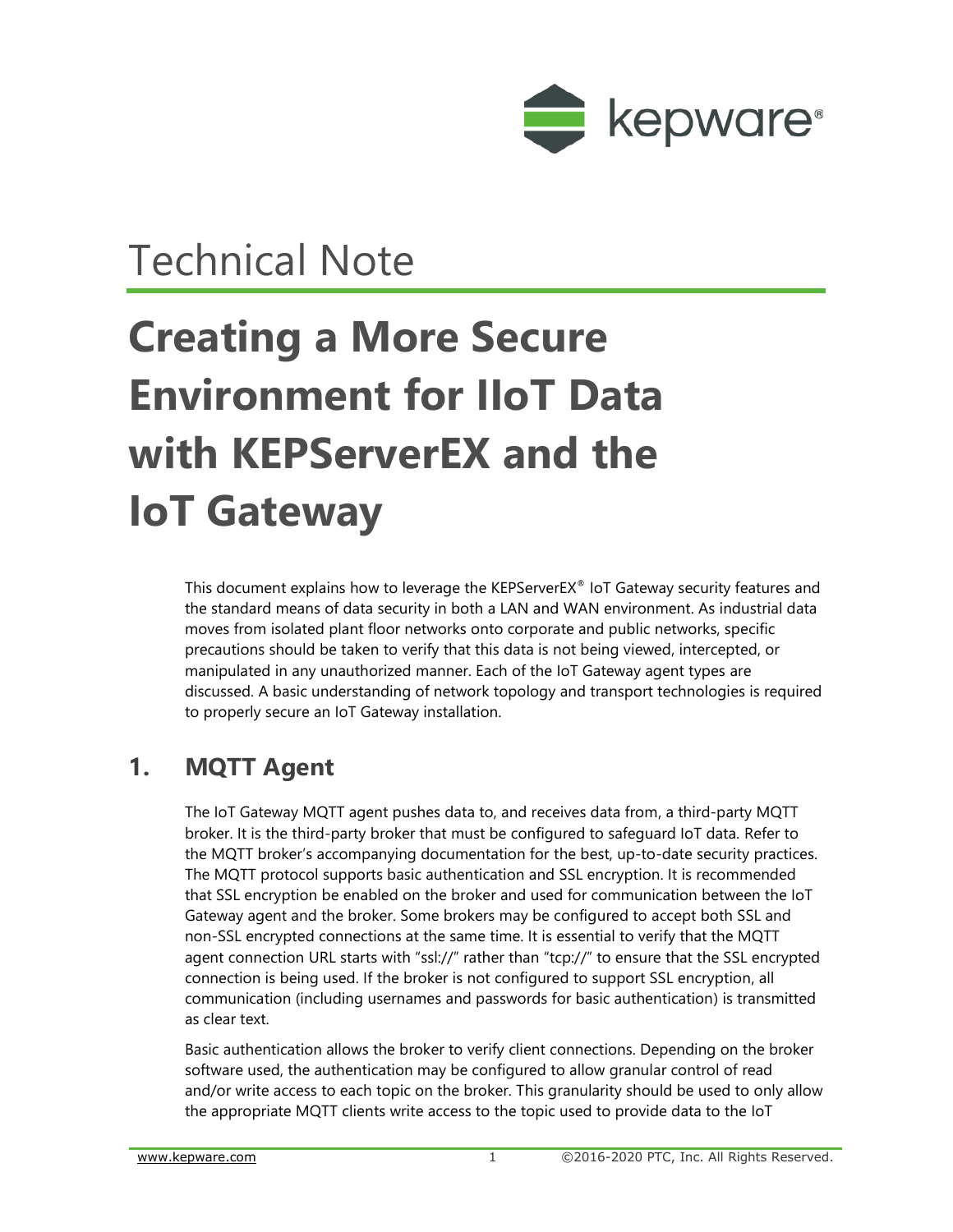Gateway MQTT agent. Once the MQTT agent has been allowed to subscribe to a topic ("iotgateway/write" by default), any other MQTT client that writes to that topic with the proper data format manipulates the values of tags exposed by the MQTT agent. Additionally, the IoT Gateway MQTT agent publishes data to the broker by default on the "iotgateway" topic. Basic authentication should be used to prevent other clients from writing to this topic to prevent injection or manipulation of data sent by the IoT Gateway. Basic authentication can also be configured to limit which MQTT clients have read access to the data. Once basic authentication is configured on the broker, the username and password configured for the IoT Gateway MQTT agent should be set under the security tab. It is recommended that this account have write-only access to the "iotgateway" topic and read-only access to the "iotgateway/write" topic.

Additional ways to secure your MQTT communications would include configuring both the KEPServerEX machine and the MQTT broker on the same private LAN or on a VPN, though transport encryption with SSL and basic authentication should still be utilized to protect the data. It is not recommended to have the IoT Gateway MQTT agent configured to accept writes from an open and publically accessible broker. This could allow for malicious data to be written to tags exposed by the agent.

### **2. REST Client Agent**

Similar to the MQTT agent, the REST client agent security is primarily dependent on how the receiving third-party REST server is configured. Refer to the REST server's accompanying documentation for best, up-to-date security practices. The REST client agent is a one-way publish-only agent, providing read access to the tags exposed. It does not allow writing tag values. The REST client agent supports both unencrypted and encrypted connections to a REST server endpoint through HTTPS. Non-HTTPS connections transmit all data in plain text, including usernames and passwords used by basic authentication. It is recommended when connecting to a REST server that SSL encryption be used by using a URL that starts with "HTTPS://".

It is also recommended that the third-party REST server endpoint (where the REST client agent is publishing data) be configured to only allow HTTPS POST requests from authenticated users. Once user credentials are configured within the third-party REST server, set the username and password on the security tab of the REST client agent.

As with the MQTT agent, configuring the REST client agent and the third-party REST server on the same private local network or VPN reduces the vulnerability of the data, though basic authentication and transport encryption with HTTPS should still be utilized to protect the data.

### **3. REST Server Agent**

Unlike the other two agents, most security for the IoT Gateway REST server agent is configured within the KEPServerEX IoT Gateway. The provisions in KEPServerEX enable basic authentication with granular access control and transport encryption. As with the other two agents, configuring the REST server agent to use HTTPS ensures the use of transport encryption. Caution should be applied to disabling HTTPS within the REST server agent, as data would be transmitted unencrypted. Generally, HTTPS Should be enabled at all times. The IoT Gateway creates a default certificate for HTTPS, though the REST server agent has